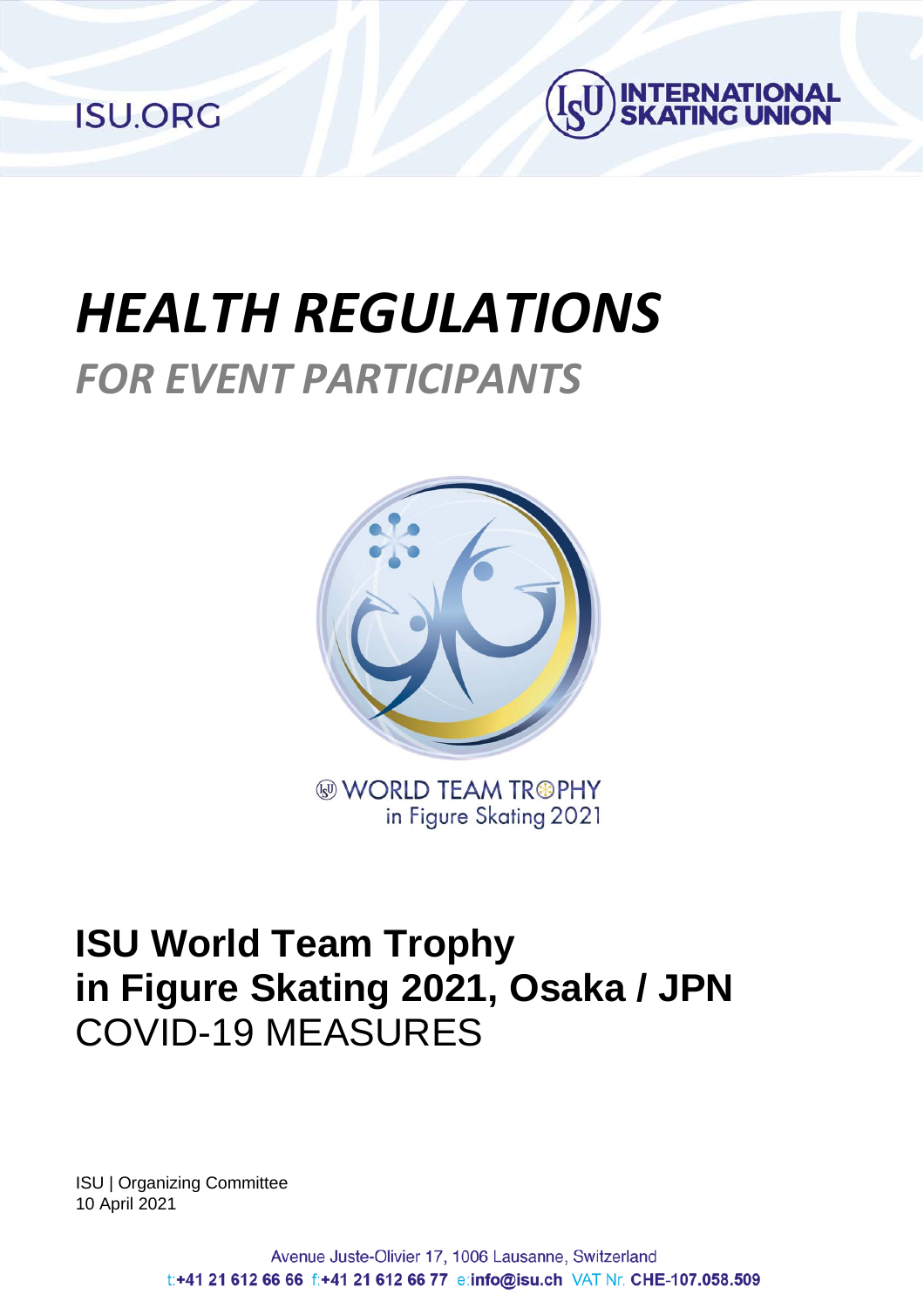



## **CONTENTS**

| TESTING & HEALTH SCREENING PROTOCOL PRIOR TO THE START OF THE COMPETITION BUBBLE 7 |  |
|------------------------------------------------------------------------------------|--|
|                                                                                    |  |
|                                                                                    |  |
|                                                                                    |  |
|                                                                                    |  |
|                                                                                    |  |
|                                                                                    |  |
|                                                                                    |  |

|--|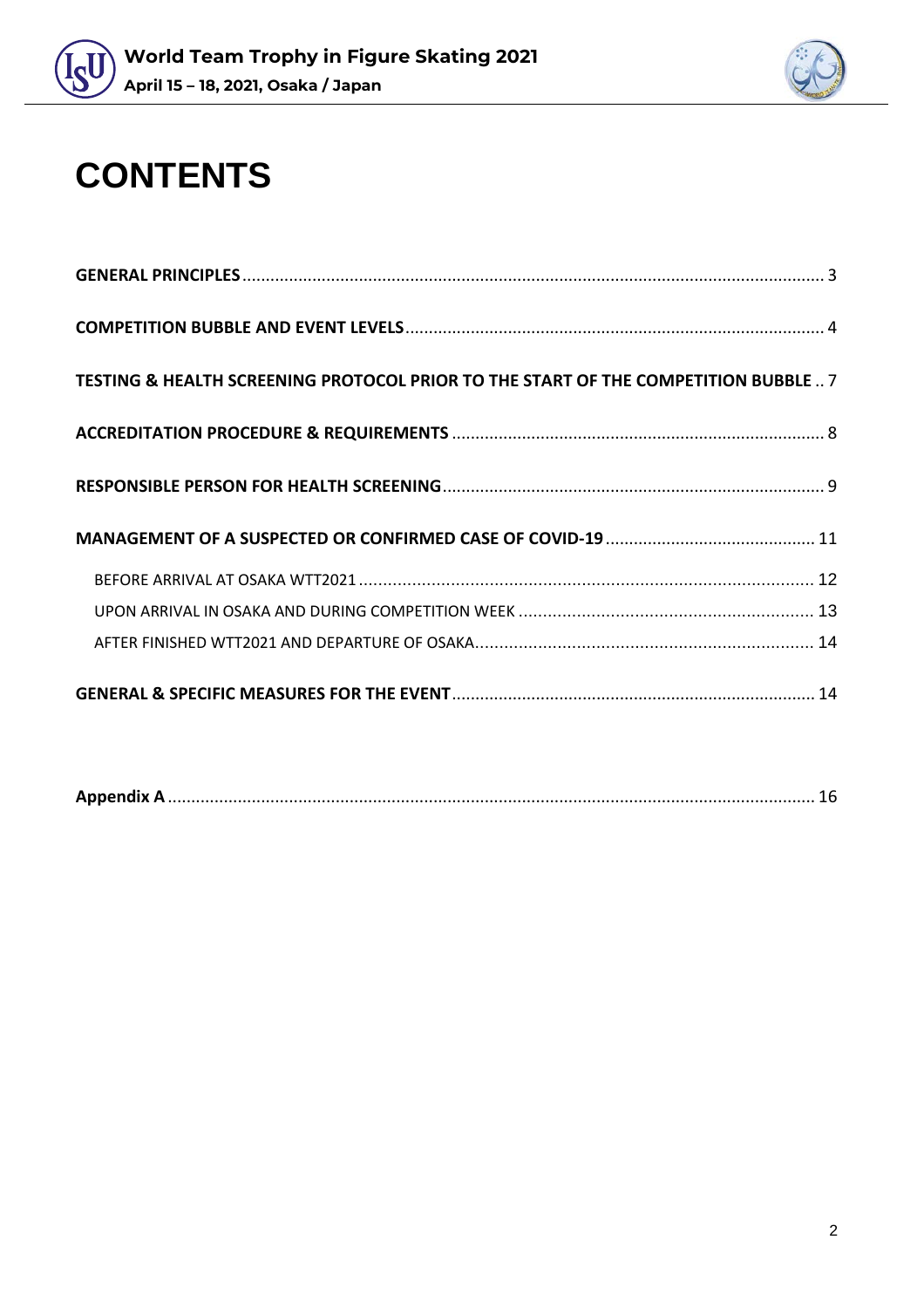



### <span id="page-2-0"></span>**GENERAL PRINCIPLES**

During the current Covid-19 pandemic the health and safety of all participants at ISU Events including the athletes, team members, officials, volunteers, service providers, broadcasters, media, and spectators needs to be given additional attention.

Therefore, in conjunction with the sports and health authorities, the International Skating Union (ISU) and Organizing Committee (OC) have drawn up the protocol below. Strict compliance with it, by everyone, will guarantee the successful staging of this competition.

The guiding principle behind this protocol is that it is advisable to limit, as far as possible, the number of persons taking part in this ISU Event and to ensure that contacts among these persons are minimized as much as possible and traceability among them is guaranteed.

Therefore, within the framework of ISU World Team Trophy in Figure Skating 2021 (hereafter called WTT2021), a "Competition Bubble" (hereafter called CB) will be created and aimed at minimizing the risk of skaters and team members of either being infected or infecting other people directly or indirectly (people in contact with skaters and team members) and at restricting the number of persons identified as close contacts in the event of infection.

The clear common goals are: to safeguard the health of skaters, team members and other people involved in the ISU Event and to guarantee that the competition can go ahead.

All measures and rules set out herein (except for tests performed before the arrival at the WTT2021) shall remain in force for as long as the persons are in the CB.

These "Health Regulations" represent measures and rules that complement those set out in the ISU's document titled "Guidelines for ISU Events during the COVID-19 pandemic" (ISU Guidelines).

These regulations exclusively and specifically apply to the ISU World Team Trophy in Figure Skating 2021.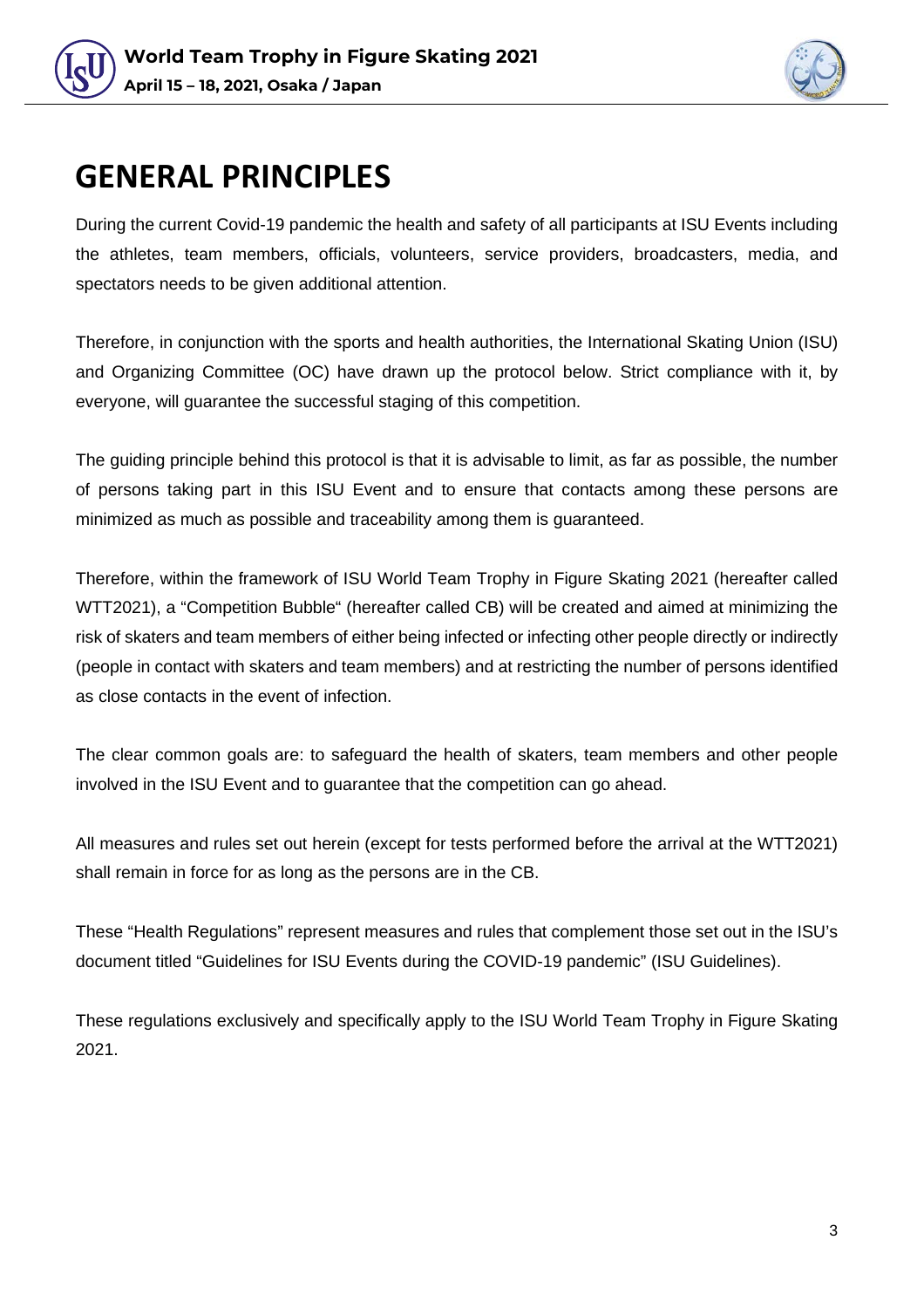



<span id="page-3-0"></span>

#### **The Competition Bubble consists of 2 levels:**

- **Level 1:** all event participants who have been officially registered for the WTT2021 via the Online Registration System (ORS), are designated as "Level 1". Those include ISU Event Officials, ISU Office Holders, ISU Staff, ISU Media Team, Team Leaders (Assistants), Competitors, Coaches/Choreographers, Team Medical, Member Press Officers, Team Officials, Member Presidents. Members of Level 1 will be screened & tested on Covid-19 on a regular basis. *Please note: Chaperones, Observers and Guests will not be accepted at the WTT2021, ISU Communication 2362, point 5 will become applicable for this event in full force. See also page 6, "Level 1"*
- **Level 2:** all persons who do not belong to a team (entered in ORS) but are in close or regular contact with the "Level 1" participants are designated as "Level 2". The ISU and OC will draw up a list of people classified as Level 2 including but not limited to OC Competition Management, key OC volunteers, key venue personnel, Result Service Provider, Anti-Doping Control Team. Members of Level 2 will be screened and tested on Covid-19 on a regular basis.

Event attendees from Level 1 and 2 are required to stay within the official event locations only (CB). The official event locations are:

- **Transportation** (pick-up/drop-off)
- Official Hotel dedicated floors for exclusive use of the WTT2021 including elevators to these floors.
- Ice Rink (Competition) **MARUZEN INTEC ARENA OSAKA**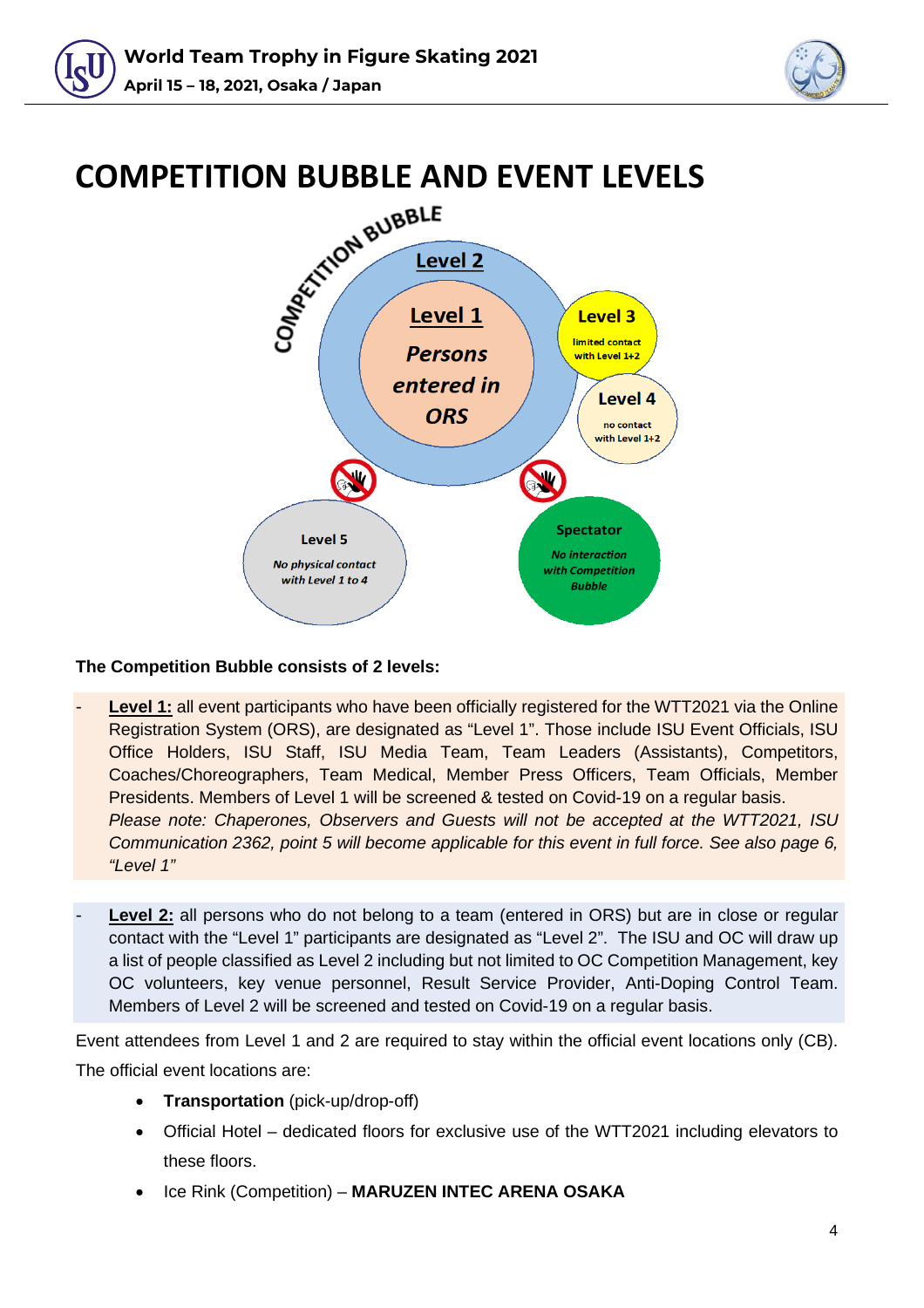



Furthermore, physical interaction with persons/third parties outside the CB is not allowed. Interactions with other people within the CB must be limited as much as possible. Visits at the hotel are not allowed as well as leaving the competition bubble. Delivery of meals from outside the CB is not permitted and in case something is needed from outside the CB, the Organizers will provide assistance to fulfill the needs/requests of the persons confined to the CB as best as possible.

#### **Other Levels of event attendees, who are not required to stay in the Competition bubble:**

- **Level 3:** persons who do not belong to a team (entered in ORS) and key OC, but have roles in the Event, which occasionally brings them into contact with Level 1+2, but not extensively. These persons still stay at the official hotel. The ISU and OC will draw up a list of people classified as Level 3 including but not limited to construction team. Members of Level 3 will be screened and tested on Covid-19 on a regular basis.
- **Level 4:** persons who do not belong to a team (entered in ORS) and Level 2 + 3, but have roles in the Event, which may have only very briefly contact with Level 1+2+3. The ISU and OC will draw up a list of people classified as Level 4 including but not limited to ice makers, hotel staff, security personnel. Member of Level 4 will be screened and tested on Covid-19 on a regular basis as they enter occasionally the competition bubble.
- **Level 5:** persons who participate in the Event in a certain function but are not in contact with Level 1 - 4. Contact with Level 3 may occure only in emergency situations. The ISU and OC will draw up a list of people classified as Level 5 including but not limited to catering, delivery, prior to the start of the Event, media representatives. If in emergency cases a person from Level 1-4 has to get in contact with a Level 5 person, such person will be tested for Covid-19 on an more frequent basis.

Every person participating in the Event must keep a daily diary indicating the list of persons they may have come in close contact with during the WTT2021. According to the WHO, "*A contact is defined as anyone who had direct contact or was within 1 metre for at least 15 minutes with a person (…)*.[1](#page-4-0) "

<span id="page-4-0"></span><sup>1</sup> World Health Organization: [https://www.who.int/emergencies/diseases/novel-coronavirus-2019/question-and](https://www.who.int/emergencies/diseases/novel-coronavirus-2019/question-and-answers-hub/q-a-detail/coronavirus-disease-covid-19-contact-tracing)[answers-hub/q-a-detail/coronavirus-disease-covid-19-contact-tracing](https://www.who.int/emergencies/diseases/novel-coronavirus-2019/question-and-answers-hub/q-a-detail/coronavirus-disease-covid-19-contact-tracing)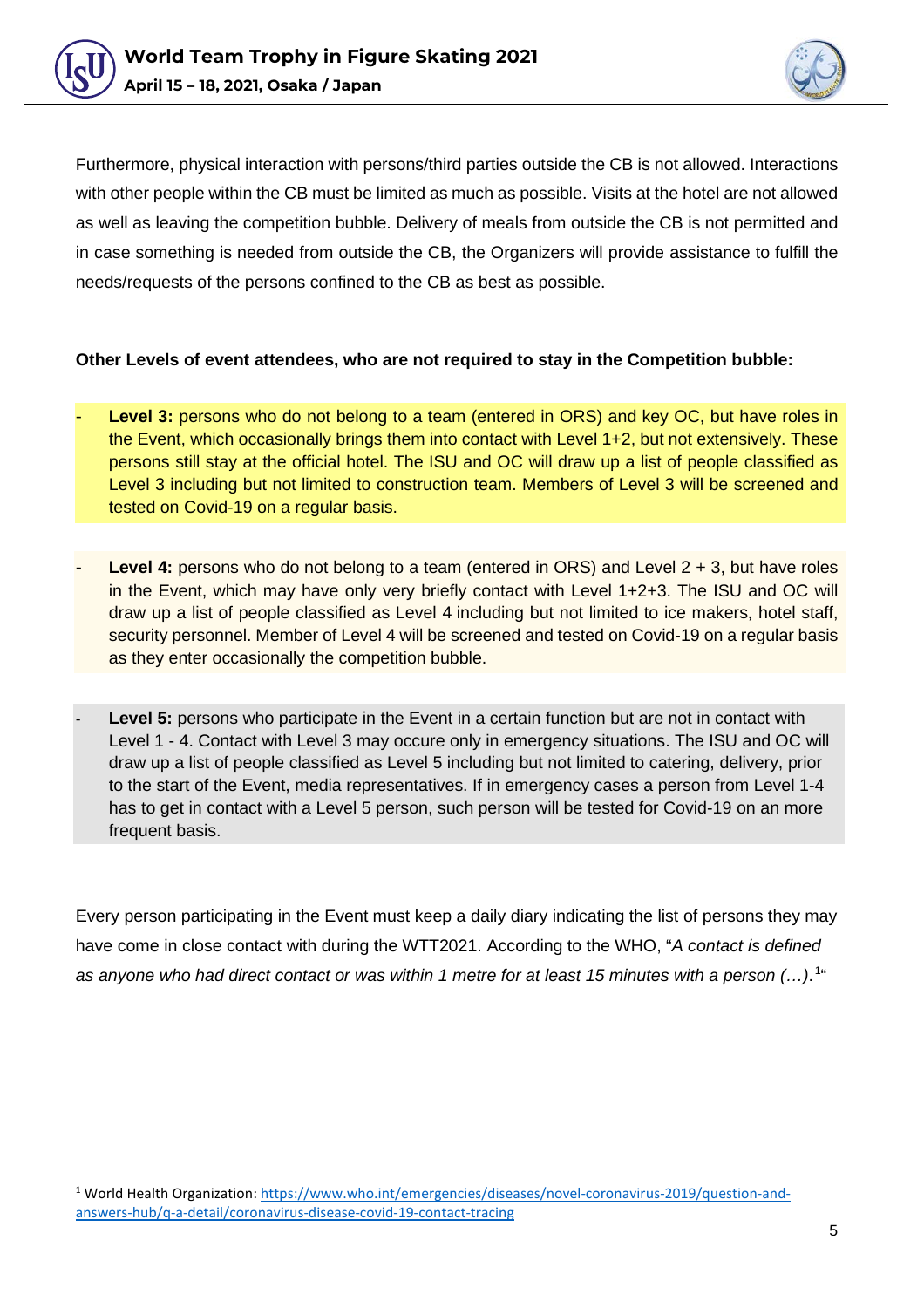



### **Level 1**

#### **For Level 1 of the Competition Bubble, each member/event participant must:**

- obey the maximum ISU quota and the announcement for the WTT2021
- accept to stay in the CB for the duration of the WTT2021 without the possibility of leaving the competition bubble and re-entering it. Once leaving the Competition Bubble, no re-entry is possible. The Japanese government made it a mandatory requirement that all individuals MUST stay in the bubble.
- plan **arrival** as below:
	- All participants from oversea travel must arrive in Osaka on Sunday April 11 or Monday April 12.
	- $\triangleright$  All arrival schedule of oversea participants has been fixed prior to the issuing of the VISA
	- $\triangleright$  All overseas participants who need to fly from Tokyo (HND/NRT) to Osaka will use a charter flight arranged by the OC. Details regarding this charter flight will be made available to all individuals using this flight.
- plan **departure** as below:
	- $\triangleright$  All overseas participants had a fixed departure schedule prior to issuing the VISA.
	- $\triangleright$  For all participants who need to fly from KIX to HND, the OC has arranged a charter flight. The detailed information will be distributed by the OC to all individuals.

Only the persons included in the ORS list for whom all the required information has been submitted shall be allowed to take part in the WTT2021 and join the CB. The ISU Member undertakes to only enter (within the ISU quota and ISU Guidelines) persons considered as essential to the correct functioning of their team in the WTT2021.

The ISU quota for the WTT2021 will be limited for the following roles compared to previous ISU World Team Trophy:

| Coaches:    | 1 coach per skater/Pair team/Ice Dance couple                                        |
|-------------|--------------------------------------------------------------------------------------|
|             | Team Officials: 1 Team Official per member (incl. Member Presidents)                 |
| Chaperones: | No chaperones accepted                                                               |
| Guests:     | No guests accepted (incl. accompanying to Judges/Officials/Member President's guest) |
| Observers:  | No observers accepted                                                                |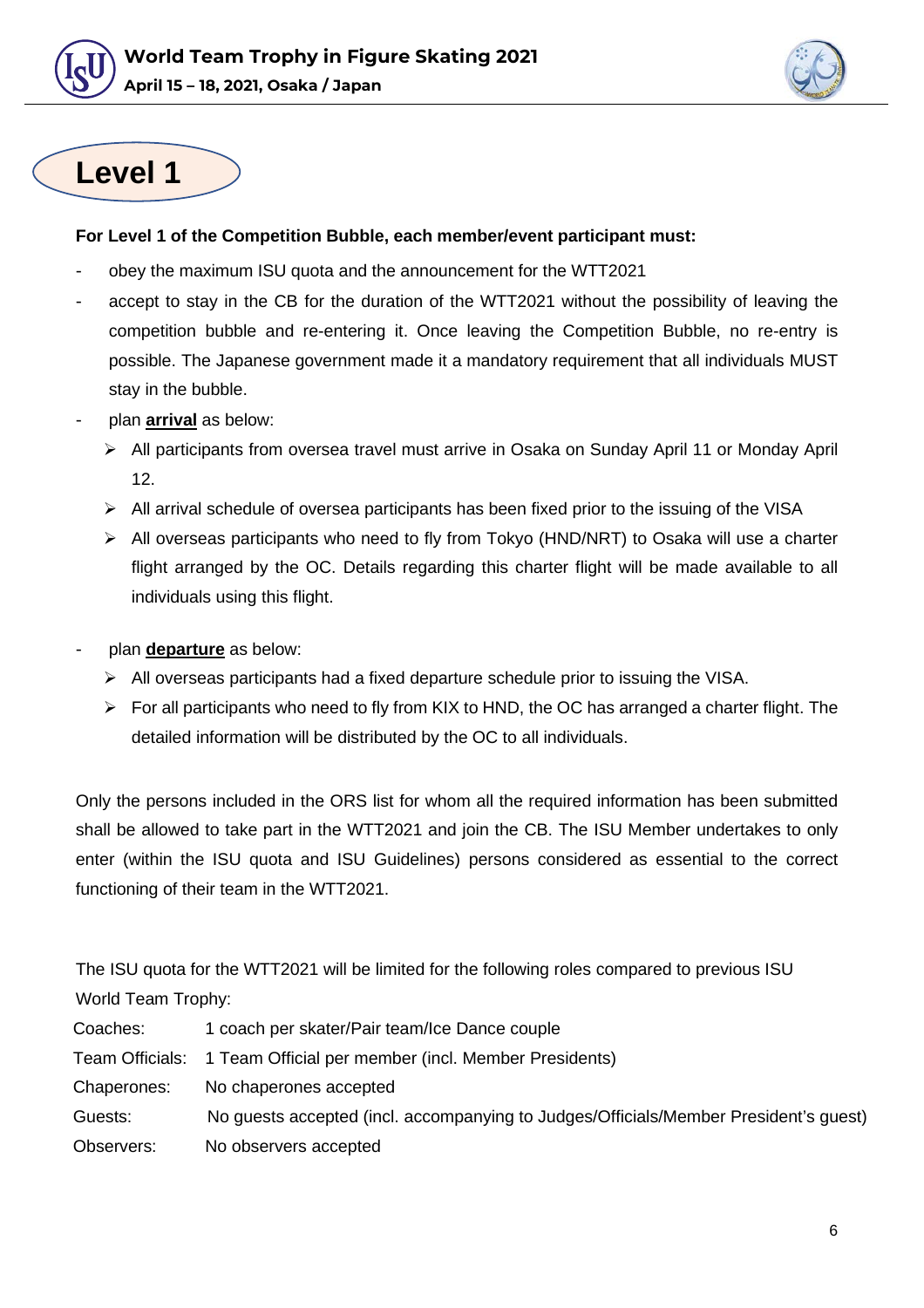



Each ISU Member must enter 1 Team Leader who will be the official contact person for this Member and will be responsible to make sure that each Team Member obeys and follows the measures against Covid-19 as set out herein – unless the ISU Member appoints another person as the Covid-19 Contact Person for their Team (information must be provided by the ISU Member to the OC/ISU). This Team Leader/Covid-19 Contact Person must arrive at the latest with the first team member and keep in close contact with the Organizers and the ISU Event Coordination team. The contact details (phone number and email) for each Team Leader and the Covid-19 Contact Person (if not TL) must be provided to the ISU and OC by the respective ISU Member prior to arrival in the CB. All team members accept to strictly comply with all the screening tests and distancing measures for Level 1 both before and during their presence in the CB.

--- Note: *Access to Japan and the CB is only possible on the entrance dates that are specifically indicated. It is not allowed to leave the CB and re-enter the bubble again.* ---

### <span id="page-6-0"></span>**TESTING & HEALTH SCREENING PROTOCOL PRIOR TO THE START OF THE COMPETITION BUBBLE**

#### **Health Screening Questionnaires**

Every Event attendee must observe, check and report daily his/her own health situation starting at least 14 days prior to arrival at the CB by using the Global Safety App (QR code to download and instruction of how to use are delivered by the OC to all Event attendees). Team Leaders are responsible to follow up with their team daily. The OC and ISU Medical Advisor will have access to the information and monitor the outcome.

#### **1st Covid-19 PCR Test prior to departure for Osaka:**

Every Event attendee, requesting an accreditation to enter the CB, must present a negative Covid-19 PCR test taken no more than 72h prior to departure to Osaka. This 1<sup>st</sup> negative PCR Test result must be sent to the OC in English language by the participating Teams prior to travelling to Japan and is the first requirement to be allowed to proceed with the accreditation process once being on site. Additionally, the certificate must show the name, date and time the test was taken, the type of the test, result and who issued the certificate. The form can be downloaded from following URL:

#### <https://www.mofa.go.jp/files/100158943.docx>

\*Please make sure your PCR test before departure is according to one of the listed ones in the form.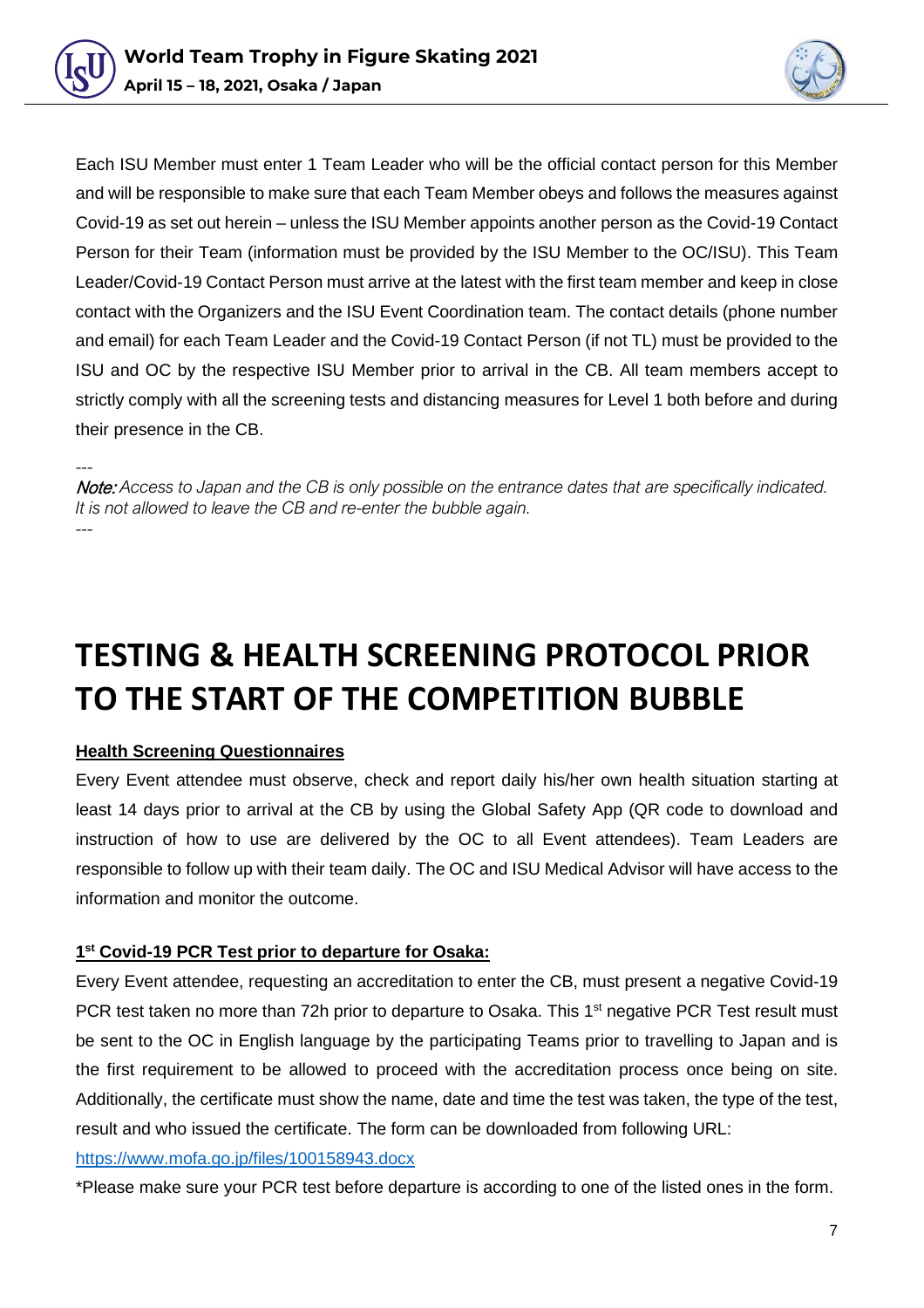



#### **2nd Covid-19 PCR Test upon arrival at the airport:**

Each person arriving to Japan will have to undergo a Covid-19 test under the authority of the Japanese government at the point of entry to Japan. Each Person is only allowed to leave the airport to the OC Shuttle once the result is known and negative. There will be no Covid-19 test after arrival at the official hotel.

#### **Covid-19 PCR test for people living in Osaka/respectively Japan upon entry to CB:**

Every Event attendee, requesting an accreditation to enter the CB, must present a negative Covid-19 PCR test. Such test should be taken upon first entry to the CB with a mandatory isolation until the result is known. If not possible, a negative Covid-19 PCR test taken no more than 72h prior to get into CB must be presented and additionally a 2nd Covid-19 test before entering the CB will be done onsite.

---

Note: *Each ISU Member's designated Covid-19 Contact Person is responsible to send to the ISU Medical Advisor any information related to any symptoms (such as: a fever, dry cough, headache, loss of smell & taste, shortness of breath, diarrhea or vomiting) or to a positive test for Covid-19, as well as any noncompliance with the measures contained in this protocol of a Team Member (not filling in the health questionnaire, not taking PCR tests, not observing the contact limitations, bubble concept zones…).* ---

### <span id="page-7-0"></span>**ACCREDITATION PROCEDURE & REQUIREMENTS**

In accordance with the ISU Guidelines and the measures set up with the Organizers, the following health checks and procedures for accreditation and follow ups must be completed:

- fill in the "ISU Waiver for Attendees of ISU Events during Covid-19 Pandemic" and upload it to ORS fully signed (no electronic signature accepted) or submit it latest at accreditation.
- present negative PCR Test result(s) (as mentioned above)
- <span id="page-7-1"></span>input and submit the health check data using the "Global Safety" App daily (at least starting 14 days prior to arrival at CB until and including your departure day/leaving the CB permanently)
	- o The Team Leader/Covid-19 contact person must make sure that each Team Member/Event attendee gets checked/screened daily for suspicious clinical signs (fever, dry cough, etc..) and inputs the information using the Global Safety App daily.
	- o The Team Leader or designated Covid-19 contact person must communicate any information related to symptoms (such as fever, dry cough, headache, etc) to the OC Medical Team/ISU Medical Advisor without delay after obtaining knowledge of the information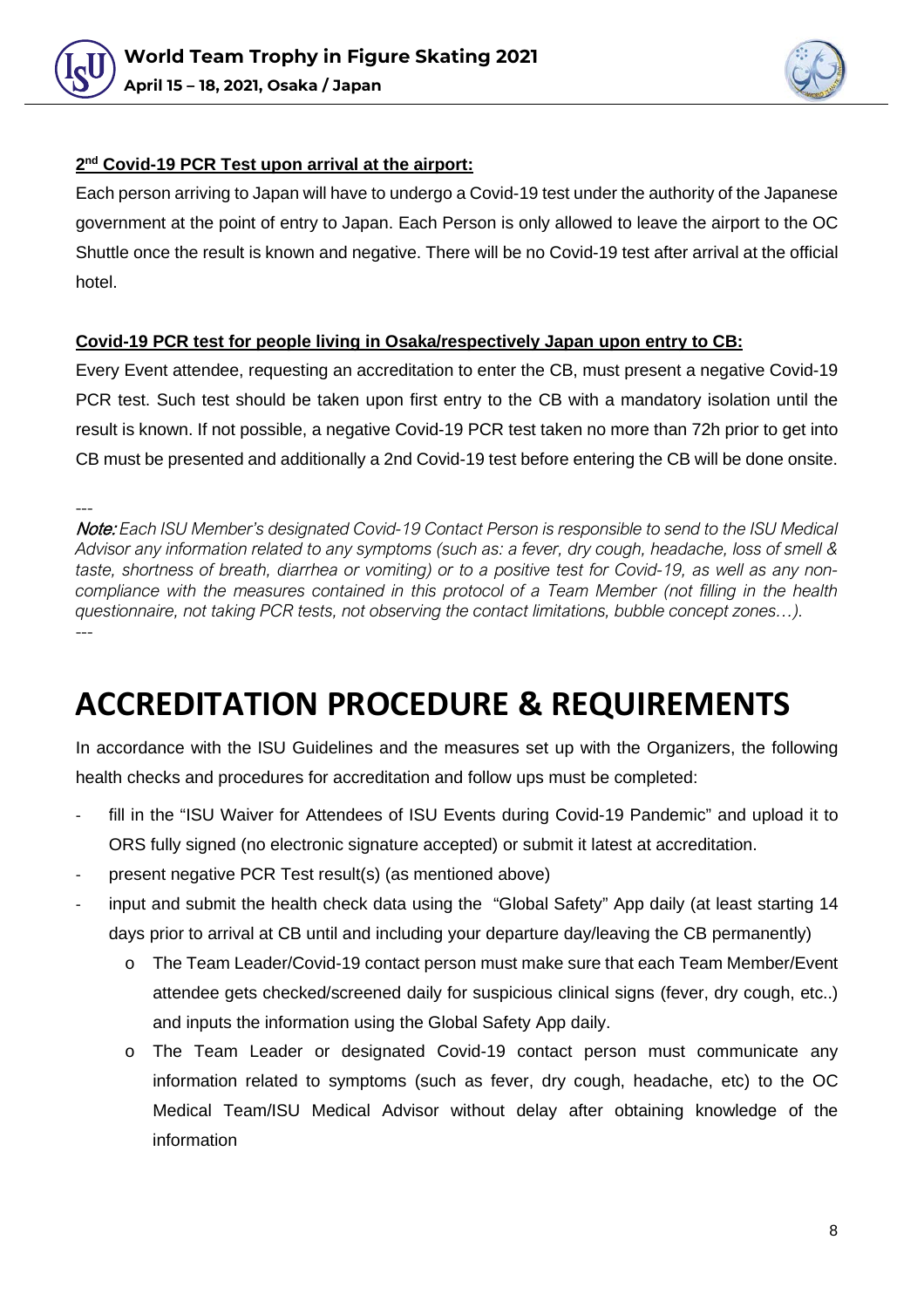



### **RESPONSIBLE PERSON FOR HEALTH SCREENING**

Each Event stakeholder must have a responsible person/contact person to follow up with the health screening of the respective team and for communication purposes with the OC/ISU:

- Teams (incl. Judges): each Team Leader/Covid-19 contact person is responsible to follow up on the health screening of their own team
- Organizing Committee staff and Volunteers: OC will have their own internal team leaders who are responsible to follow up with their team members in the respective operating fields.
- ISU Staff/ ISU Event Officials: ISU Medical Advisor will be responsible to follow up on the health screening
- Result Service Provider (RSP): RSP to appoint 1 internal contact person to follow up on health screening for their team
- HB: HB to appoint 1 internal contact person to follow up on health screening for their team
- Media representatives: OC Media Team to appoint contact person(s) to follow up on health screening for the media representatives (Journalists, Photographers, non-Right Holders)

The App must be completed daily by each Event Attendee in oder to get access to the venue. After the data is inputed and submitted, the individual can check the result from "Graph" – "Personal Details" if he is cleard to enter the venue or not. In case the result status is in red, it means not ok to enter the venue, the individual must not come to the venue and instead, contact the OC. Each Event Attendee must show his/her result at the entrance of the venue. The result is personal and valid only for that particular day.

<sup>---</sup> Note: *Each ISU Member's designated Covid-19 Contact Person is responsible to send to the ISU Medical Advisor any information related to any symptoms (such as: a fever, dry cough, headache, loss of smell & taste, short of breath, diarrhea or vomiting) or to a positive test for Covid-19, as well as any noncompliance with the measures contained in this protocol of a Team Member (not filling in the health questionnaire, not taking PCR tests, not observing the contact limitations, bubble concept zones…). ---*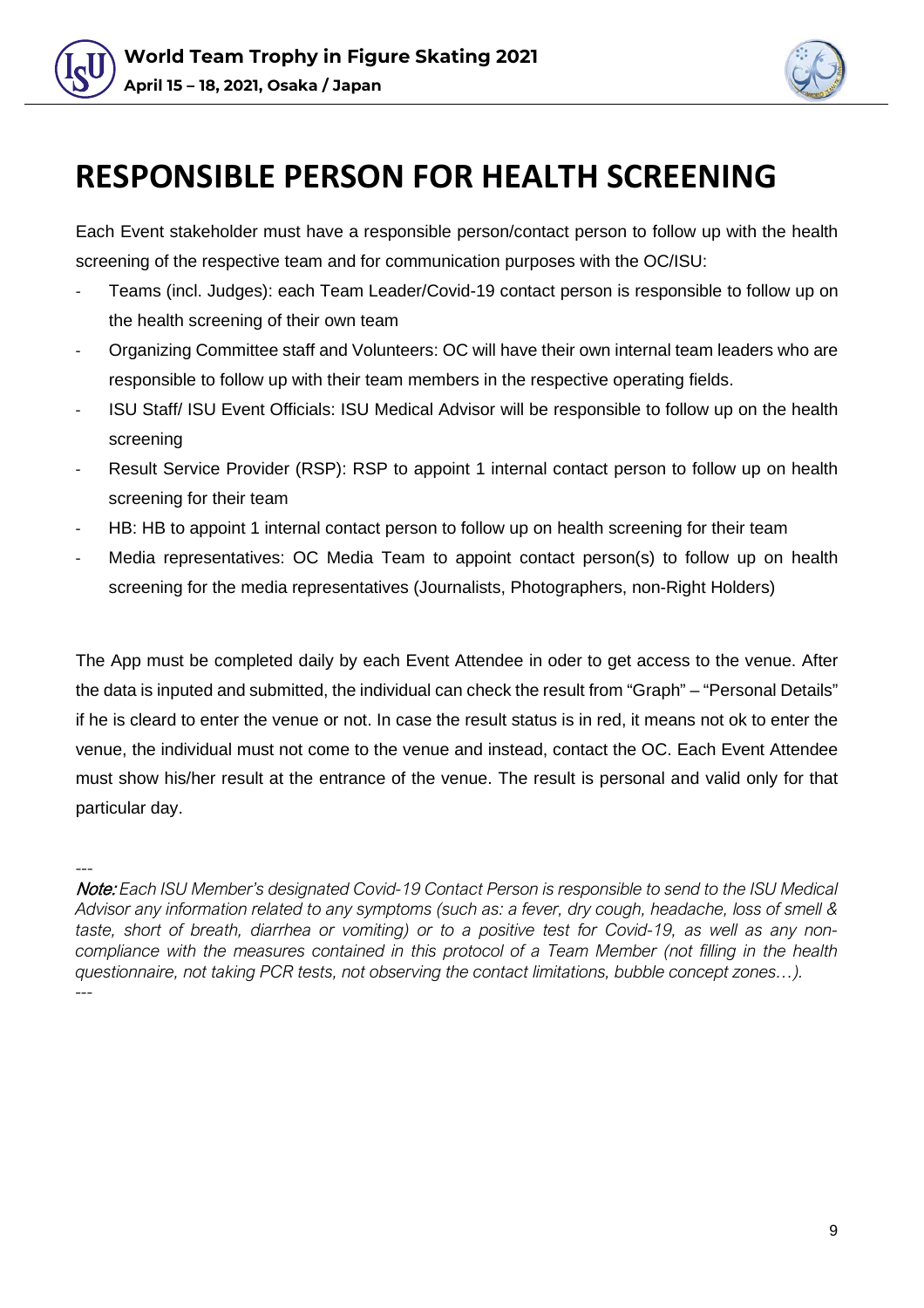



### **TESTING & HEALTH SCREENING POLICY DURING COMPETITION WEEK**



Event participants in Level 1 and 2 will have the following minimum test policy during the Event week:

- daily health checks via Global Safety App:
	- $\circ$  after inputing the data to the App, the individual will see the result. That result is also monitored by the OC and the ISU Medical Advisor. Without the correct result, no entry to the venue is possible.
- Body temperature will additionally be checked at every entrance to the venue or before you use the shuttle bus.
- Additional Covid-19 tests will be conducted 3 days after arrival on site and also one day before your departure.
- OC/ISU will establish a testing schedule/plan by considering the activity schedule/service of the individual.



Event participants in Level 3 will have the following minimum test policy during the Event week:

- daily health checks via Global Safety App:
	- o after inputing the data to the App, the individual will see the result. That result is also monitored by the OC and the ISU Medical Advisor. Without the correct result, no entry to the venue is possible.
- Body temperature will additionally be checked at every entrance to the venue or before you use the shuttle bus.
- Additional Covid-19 tests will be conducted 3 days after arrival on site.
- OC/ISU will establish a testing schedule/plan by considering the activity schedule/service of the individual.



Event participants in Level 4 will have the following minimum test policy during the Event week:

- daily health checks via Global Safety App:
	- $\circ$  after inputing the data to the App, the individual will see the result. That result is also monitored by the OC and the ISU Medical Advisor. Without the correct result, no entry to the venue is possible.
- Body temperature will additionally be checked at every entrance to the venue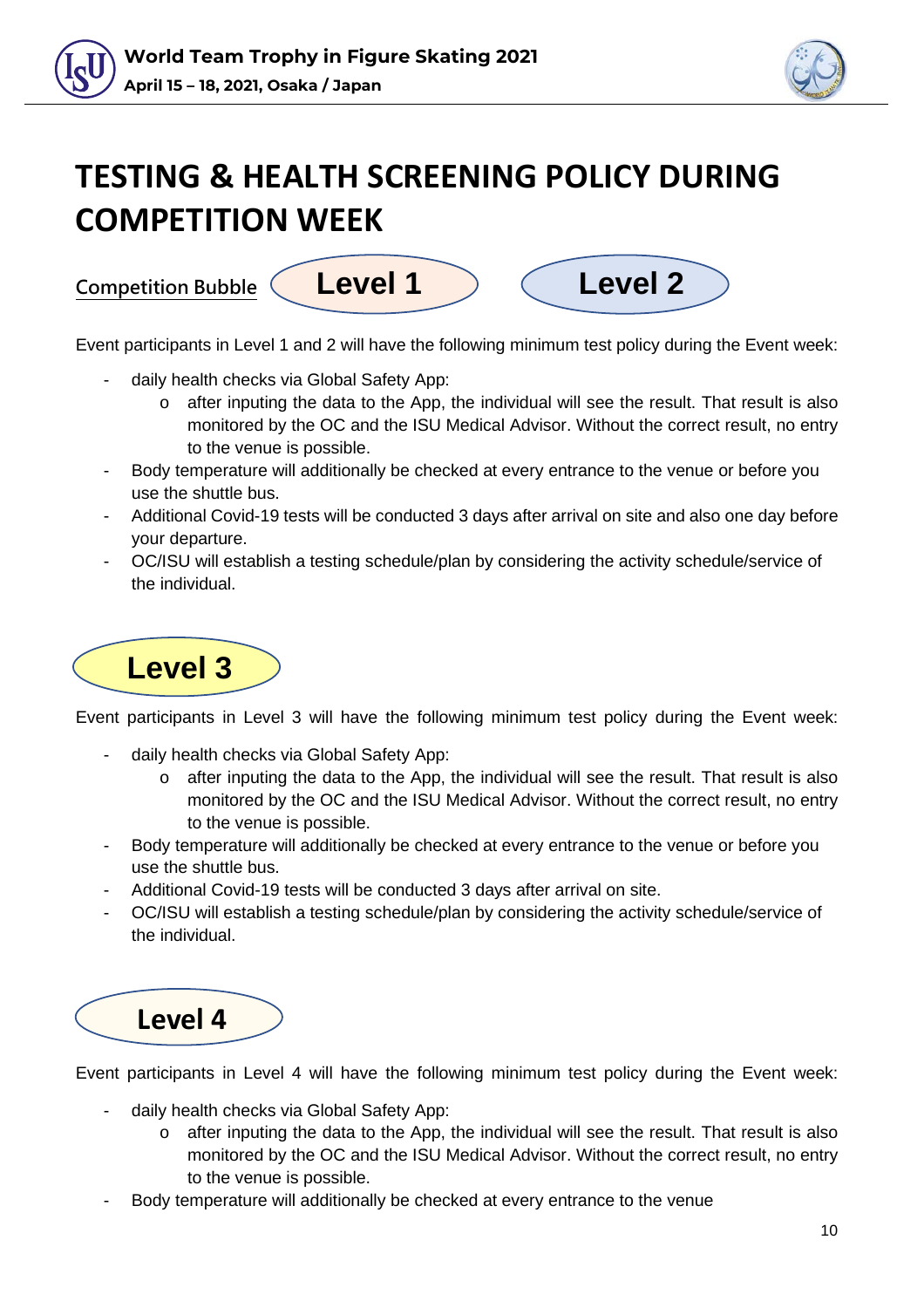



- Additional Covid-19 tests will be conducted every day before entering the CB.
- OC/ISU will establish a testing schedule/plan by considering the activity schedule/service of the individual.



Event participants in Level 5 will have the following minimum test policy during the Event week:

- daily health checks via App:
	- $\circ$  after inputing the data to the App, the individual will see the result. That result is also monitored by the OC and the ISU Medical Advisor. Without the correct result, no entry to the venue is possible.
- Body temperature will additionally be checked at every entrance to the venue

--- Note: *subject to change; modifications in the testing policy are possible and will be communicated by the Organizers and ISU Event Coordination Team. Furthermore, the Team Leader or designated Covid-19 contact person must communicate any information related to symptoms (such as: a fever, dry cough, headache, loss of smell & taste, short of breath, diarrhea or vomiting) to the OC Medical Team/ISU Medical Adviser without delay after obtaining knowledge of the information.* ---

<span id="page-10-0"></span>

The Organizing Committee has created an own spectator guideline for the Event (see an excerpt as Appendix A attached).

- Contact tracing app must be used
- Body temperature will be checked at every entrance to the venue
- No presents/gifts/flowers etc. are allowed
- No cheering, only clapping hands
- Masks to be worn is mandatory at all times
- Seat in between must be left empty
- Getting close to the rinkboard is forbidden; minimum required distance must remain at least 1,5m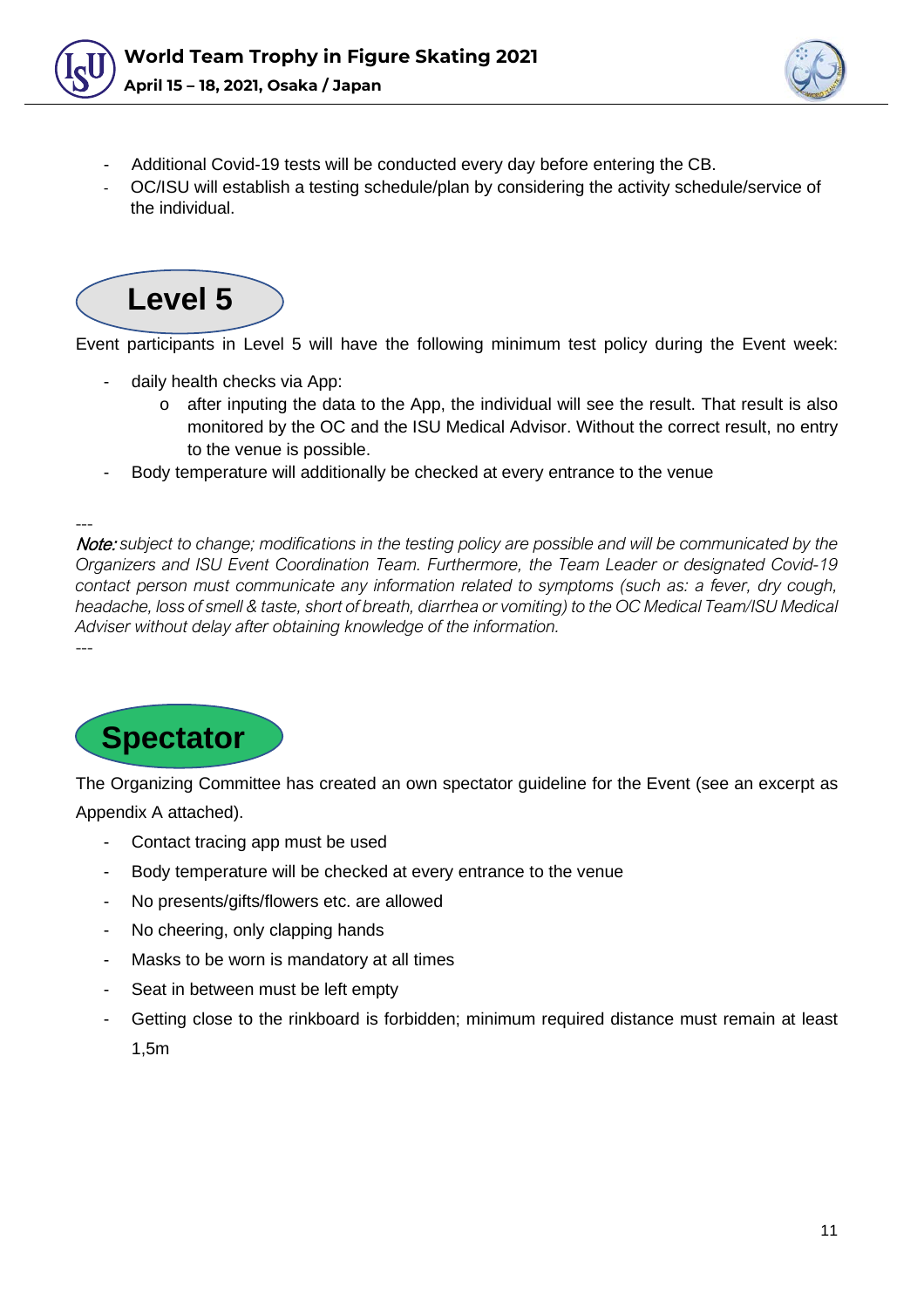



### **MANAGEMENT OF A SUSPECTED OR CONFIRMED CASE OF COVID-19**

If a possible case or a confirmed case of Covid-19 occurs, the following procedures and consequences will apply:

### <span id="page-11-0"></span>**BEFORE ARRIVAL AT OSAKA WTT2021**

If a person shows symptoms of Covid-19 (such as fever, dry cough, headache, loss of smell & taste, shortness of breath, diarrhea or vomiting) after a negative PCR test prior to departure to Osaka for the WTT2021:

the person in question is not authorized to travel nor to attend the WTT2021

If the PCR test, taken before travelling to Osaka is positive for Covid-19, the person in question

is not authorized to travel and attend the WTT2021 (even if the person does not show symptoms of Covid-19).

- $\triangleright$  In this case, the respective person (under the responsibility of the designated Team Leader/Covid-19 contact person) will be obliged to identify any close contact cases, as defined by WHO and inform the OC Medical Team/ISU Medical Advisor on those who would be part of the WTT2021.
- $\triangleright$  All persons identified as "risk contacts" will be subject to quarantine according to the laws of local health authorities following their last contact with the person.
- $\triangleright$  If a person is not authorized to attend the WTT2021 due to the above, he/she may not be replaced.

*---* Note: *anybody, who has slept in the same room as the person tested positive for Covid-19, will automatically be declared a close contact person.*

<span id="page-11-1"></span>---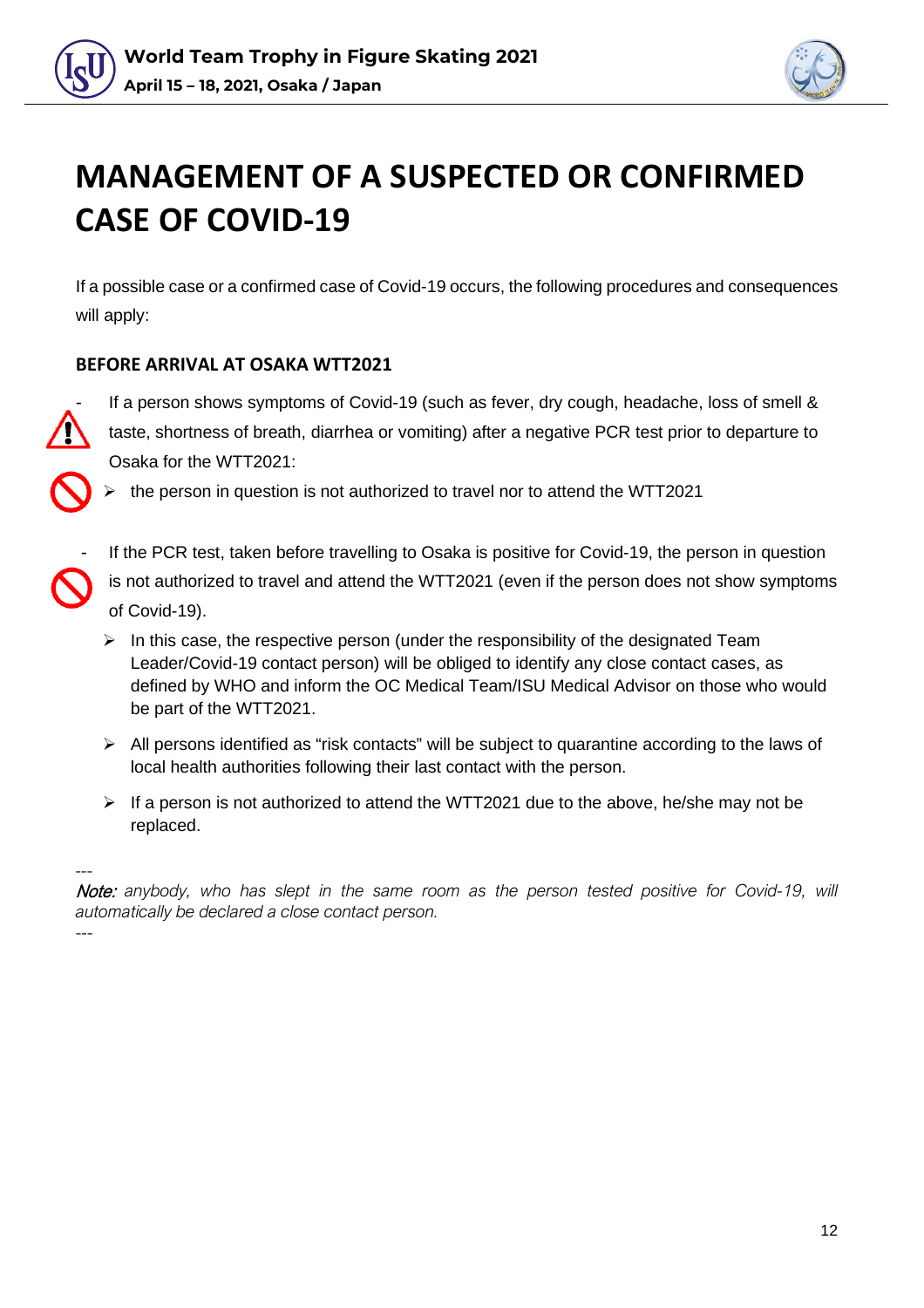



#### **UPON ARRIVAL IN OSAKA AND DURING COMPETITION WEEK**

*The Organizer and the ISU will have a common communication strategy for the situation of a positive Covid-19 case. Discretion and respect of the privacy of the respective person(s) is a priority as well as informing the remaining Event Participants internally of the situation.*

If a person shows symptoms of Covid-19 upon arrival in Japan and during WTT2021:

- At the airport: The respective person will be isolated, and a Covid-19 test will be done as decided by the health authority. The respective person will be asked to do self-quarantine in the hotel or the hospital which is arranged by the Japanese government. Those costs will be covered by the government.
- $\triangleright$  During the Event: The respective person will be isolated, and a Covid-19 PCR Test will be done as decided by the OC Medical Team/ISU Medical Advisor. The respective person must stay in self-quarantine in his/her room until the result of the PCR test is known. No skating, officiating, serving in any Event role is allowed during this time.
- If a person has a positive Covid-19 test result:
- the respective person is not allowed to participate at WTT2021
- $\triangleright$  the respective person must be in quarantine for ten (10) days if the person is asymptomatic.
- the respective person must be in quarantine for fourteen (14) days if the person has symptoms.
- $\triangleright$  place of quarantine might be at a designated hospital or the Hotel, as designated by the Health Authorities.
- $\triangleright$  Close contact persons need to be identified and isolated for further check and possible quarantine measures. The local health authority conclusively will identify the close contact persons. Please note that even if the close contact person has a negative PCR test result, the local health authority will still ask this person to stay in self-quarantine for at least fourteen (14) days.
- $\triangleright$  OC Medical Team/ISU Medical Advisor will assess the situation and will follow the public health guidelines. Whether another PCR Test or other tests will be conducted, will be decided onsite.

If an asymptomatic person, who has had a COVID-19 infection in the past, has a positive Covid-19 test result:

 The respective person will be isolated and the ISU Medical Advisor and OC Covid-19 team will be informed, and further testing and analysis will be performed including the ISU Protocol for "Positive PCR COVID-19 test in an asymptomatic person who has had a COVID-19 infection in the past" will apply. The Protocol will be available onsite.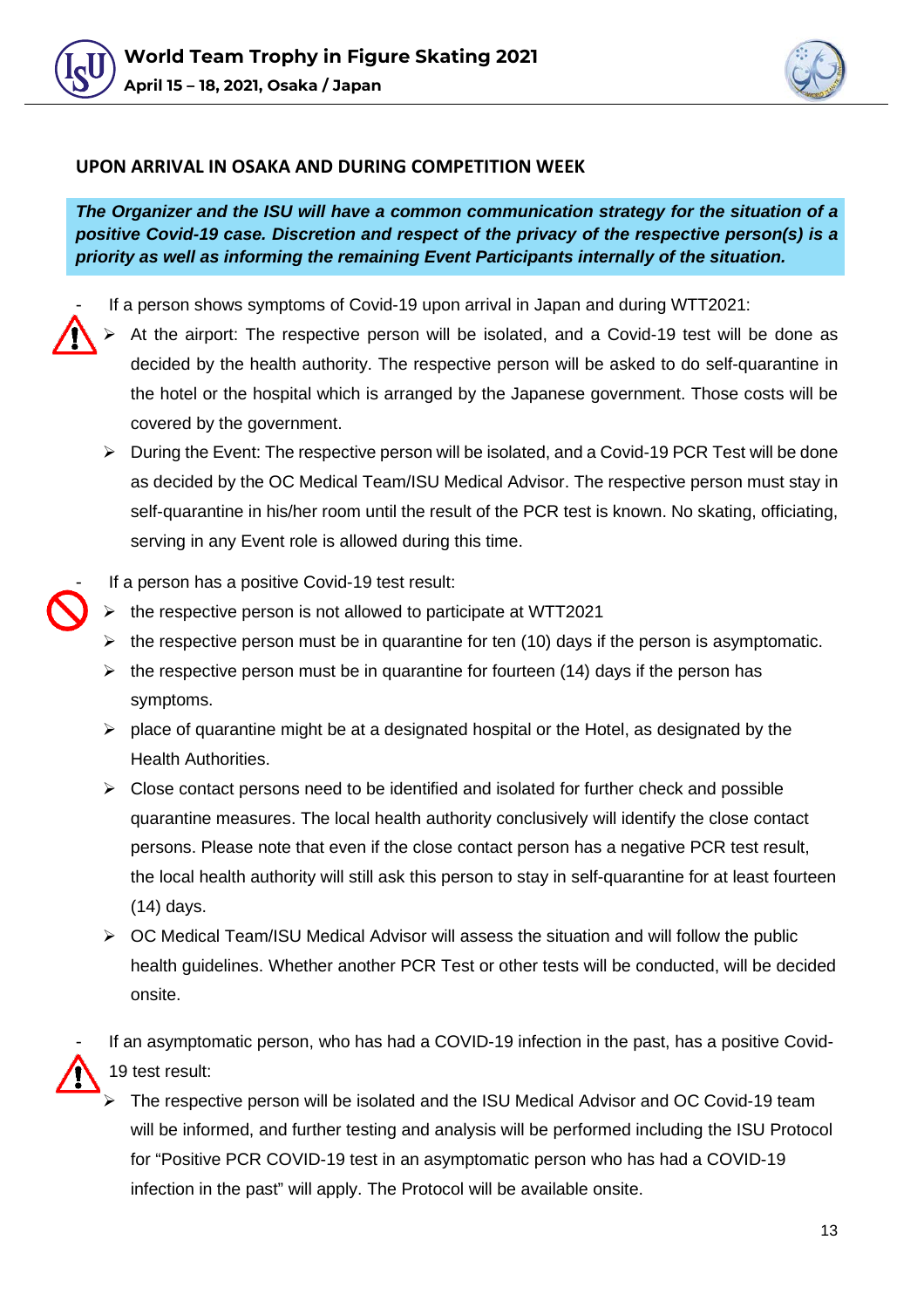



The Organizers will offer assistance to quarantined persons who are not staying at home. If a minoraged person (e.g. skater) has to stay in quarantine longer than the duration of the Event, an adult chosen by the respective ISU Member must stay in Osaka until the minor is released from quarantine. The costs for the additional stay must be covered by the individual.

*---* Note: *anybody, who has slept in the same room as the person tested positive for Covid-19, will automatically be declared a close contact person. ---*

#### <span id="page-13-0"></span>**AFTER FINISHED WTT2021 AND DEPARTURE OF OSAKA**

If a person wants to make a Covid-19 test before departure, the respective person must inform the OC to book a time for such test at least 5 days prior. If a person has Covid-19 symptoms or if his/her test is positive within 14 days of the end of their participation at the WTT2021, he/she must immediately notify his/her Team Leader or designated Covid-19 contact person. The Team Leader/Covid-19 contact person must notify the ISU and OC without delay. Input of the data on health condition to the Global Safety App is required until 14 days after the end of the WTT2021 (May 02, 2021).

### <span id="page-13-1"></span>**GENERAL & SPECIFIC MEASURES FOR THE EVENT**

The [General Guidelines for ISU Events during The Covid-19 Pandemic](https://www.isu.org/docman-documents-links/isu-files/documents-communications/clean-sport-1/coronavirus/24904-isu-general-guidelines-to-organize-an-isu-event-covid-19-august-31-final/file) and [Sport Specific Annex –](https://www.isu.org/docman-documents-links/isu-files/documents-communications/clean-sport-1/coronavirus/24905-isu-guidelines-covid-19-pandemic-sport-specific-annex-figure-skating-final-20-08-31/file) [Figure Skating](https://www.isu.org/docman-documents-links/isu-files/documents-communications/clean-sport-1/coronavirus/24905-isu-guidelines-covid-19-pandemic-sport-specific-annex-figure-skating-final-20-08-31/file) are valid for the WTT2021 and must be strictly followed. Interaction with persons must be limited to a minimum and wearing a mask, keeping the minimum distance and hygienic measures must be strictly followed.

#### **MEDIA ACTIVITIES**

Media representatives and participants in the CB are strictly separated and will not have any physical contact with each other. Access to the Press Center for Event participants in Level 1 to 3 is prohibited and Media is not allowed to enter the CB physically. All interviews will be done virtually through the virtual Mixed Zone or virtual Press Conferences. The Organizers will coordinate the interview requests with the respective team/skater – in & outside of competition times.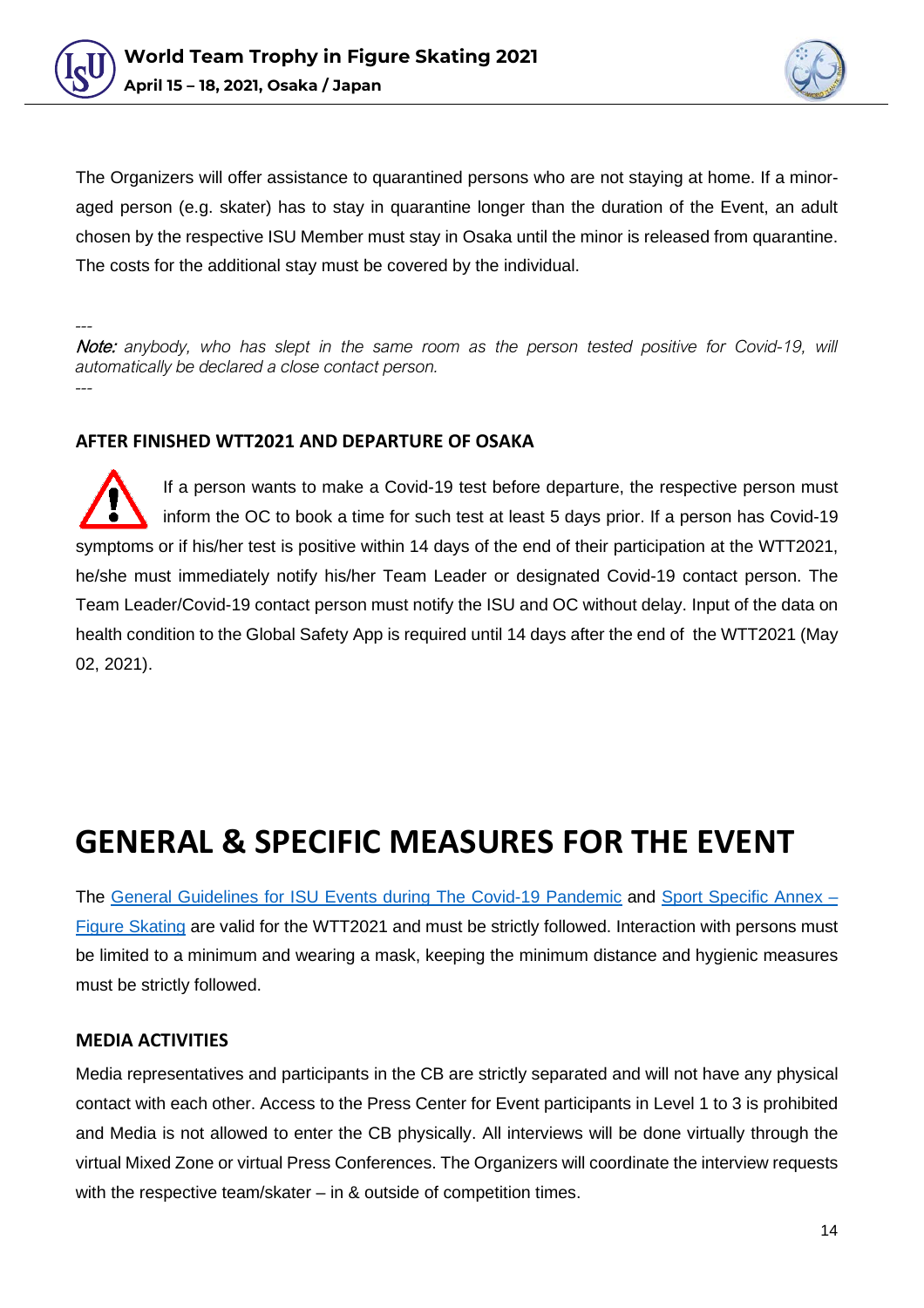



#### **STARTING ORDER DRAW**

In accordance with the announcement of the WTT2021 no draw of starting orders will be conducted.

#### **WARM-UP AREA**

Warming up must only be done in the dedicated Warm-up Area. The access limitations to the Warmup Area must be respected and followed as explained in the Figure Skating sport-specific Covid-19 guideline. Only Skaters can enter the Warm-up Area.

#### **DRESSING ROOMS**

Skaters will be assigned to designated Dressing Rooms based on the rotation and schedule. There will be 2 male and 2 female Dressing Rooms.

#### **OUTDOOR ACTIVITIES**

Event participants part of Level 1, 2 and 3 (CB) must not leave the designated CB areas. The Organizers will have designated areas to spend some time outside at the venue. Going for a walk or run outside the CB is not permitted.

#### **VICTORY CEREMONY**

Wearing of face masks is compulsory for all persons present in the protocol area including the skaters on the carpet. Skaters, Presenters, and other people involved in the Victory Ceremony must refrain from kisses, hugs and handshakes; skaters must remain on their own location and no picture session of the medalists sharing the space of the  $1<sup>st</sup>$  place will be done. Each medalist may have a maximum of 2 accompanying persons from the Team staying at rink-side during the ceremony.

#### **FACE MASKS**

Each Event attendee is responsible to have sufficient face masks during the Event. Those face masks must comply with the ISU advertisement regulations (ISU Communication 2221). Use of surgical masks and FFP2/KN95 masks is recommended.